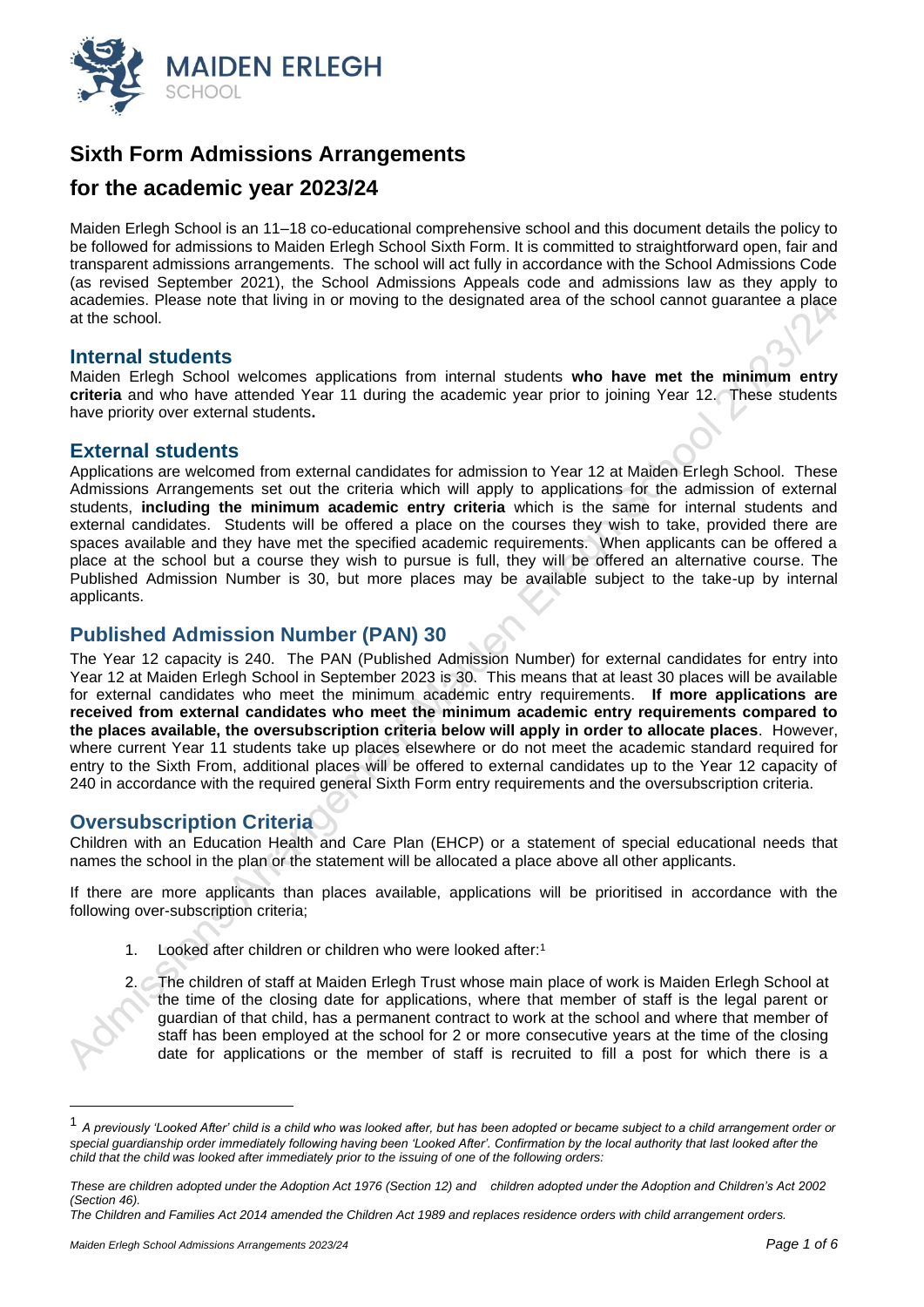

demonstrable skill shortage. The skills shortage area will be determined by the Maiden Erlegh Trust by 1 July of the year of application and made available on the school website.

- 3. Children whose permanent home address is **inside** the designated area of the school and who have a sibling at the school at the time of application; who is expected to be attending the school when the child will enter the school <sup>2</sup>.
- 4. Children whose permanent home address is **inside** the designated area of the school.
- 5. Children whose permanent home address is **outside** the designated area of the school and who have a sibling at the school at the time of application; who is expected to be attending the school when the child will enter the school<sup>2</sup>.
- 6. Any other children.

Where the application of oversubscription criteria would result in splitting children with either the same birth dates or children born in the same academic year from the same family, then places will be offered even if this will result in the school going above its admission number.

#### **Minimum entry criteria**

For admission to the Sixth Form to study A level/Level 3 courses students will be required to achieve a strong pass in at least 5 courses at grade 5+ (or Merit+ in equivalents). If the 5 passes does not include English (language or literature) and mathematics of grade 5+, students must, in addition, achieve at least a grade 4 in English (language or literature) and mathematics. In addition, each course has specific entry requirements as detailed in the most recent school Sixth Form prospectus. Students who have achieved the minimum entry requirements through Pass grades on Level 2 Technical courses are expected to study Level 3 Technical Education courses in the Sixth Form.

For admission to the Sixth Form to study Level 2 Technical Pathways, when they are offered, students will be required to achieve an average GCSE grade of 3 (or Pass+ in equivalents) with English (Language or Literature) and maths at grade 3+. Where students have not achieved at least grade 4 in English and/or maths, they will be required to resit these examinations alongside their Technical Pathways. Level 2 Technical pathways may not be offered every year.

Students who have studied in another country up to Year 11 will be required to demonstrate the equivalence of GCSE passes.

## **Making an application**

Those wishing a place in the school's Sixth Form, starting in Year 12 in September 2023, should complete the school's Sixth Form Application form, which will be available from the school in the autumn term 2022. This form must be completed and the deadline for submission will also be published at this time. Students in Year 11 already attending the school will be given a copy of the form. Both parents and prospective students have separate rights to apply for a place at a school sixth form. They must apply by the deadline given in the school prospectus and send the application form to the nominated person on the application form. (The term applicant is used in the rest of this policy, to mean either parents or prospective students).

Applications will be considered by the Head of Sixth Form plus at least one other member of staff nominated by the Headteacher. Where special consideration has been approved by the examination board, the school reserves the right to deviate from the matriculation arrangements in consultation with the Local Advisory Board.

<sup>&</sup>lt;sup>2</sup> A sibling is a brother or sister (that is another child of the same parents, whether living at the same address or not), or a half brother or sister, step brother or step sister, or adopted or foster children living at the same address. It includes children who at the *time* of application *have a sibling who the offer of a place at the school has been accepted, even if the sibling is not yet attending. Parents may indicate a sibling in Year 11 at the school provided it is the intention of the family that the child is due to continue their studies in the Sixth Form at the school.*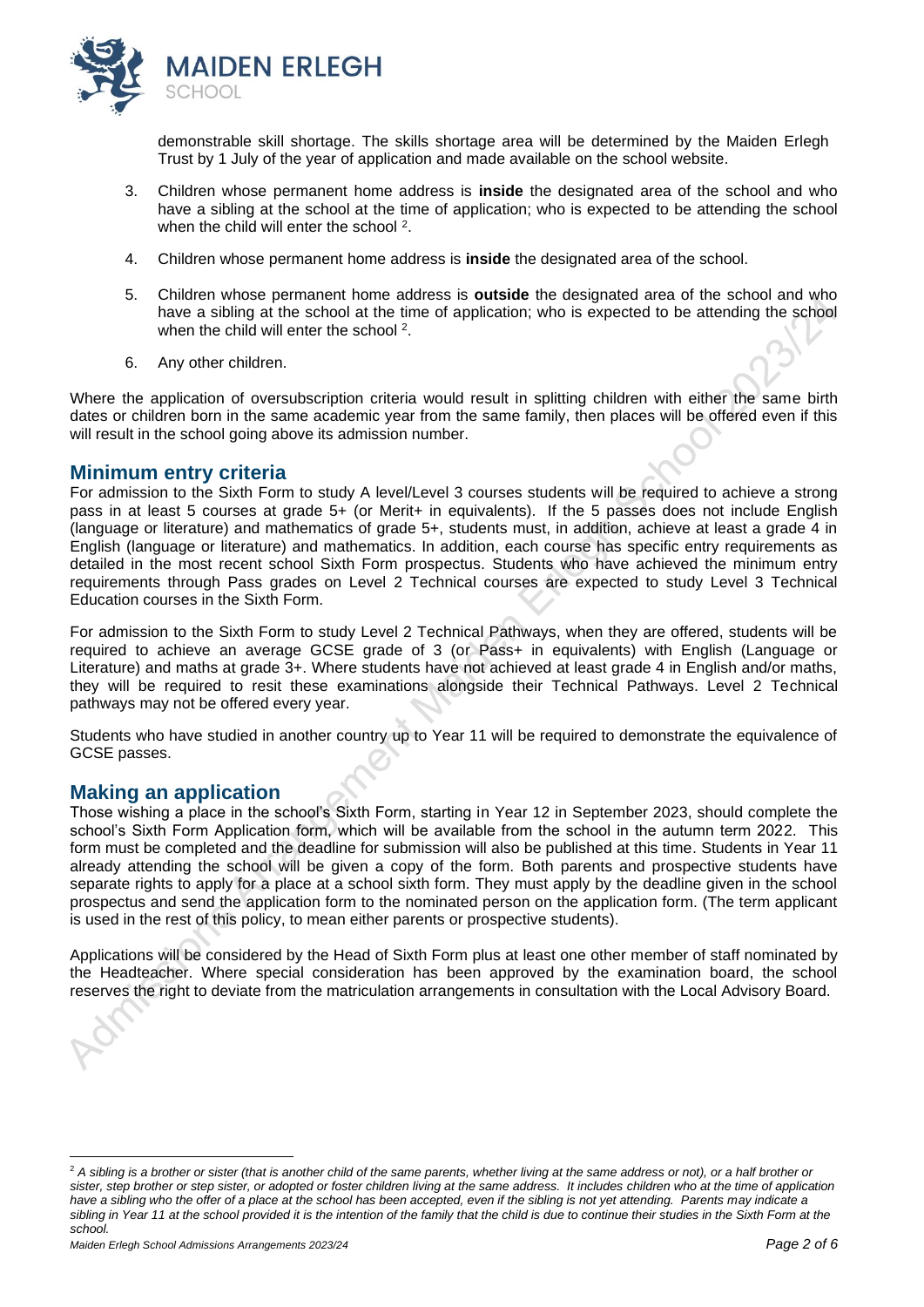

## **Multiple births or children with birth dates in the same academic year**

Allocation of places is based on individual students meeting the requirements of their chosen course. No guarantee of a place is given to other siblings applying to the school from the same family.

Personal guidance meetings may be arranged with students and their parents to discuss the options open to the student and to help the student decide on the suitability for them of particular courses. Such meetings play no part in the allocation of places, which are determined solely by the application of the criteria.

#### **Out of age group admissions**

Out-of-age-group admissions will only be agreed where there is consensus that it is in the best interests of the child; the circumstances of each case will be considered individually. Such a consensus would be reached between the parents, schools concerned (the current school and Maiden Erlegh) and any relevant professionals asked for their opinion on the case by Maiden Erlegh.

#### **Late applications**

If an application is received after the deadline, this will be considered late. Late applications will be considered after the allocation of places and notified after the main allocation date, unless exceptional circumstances apply. Exceptional circumstances will apply when the application is received before the date parents are notified of places and there is a valid reason that the application could not have been made by the due date, e.g. because of hospitalisation of a parent or a family has just moved into the area. In such instances, evidence will be required.

#### **Criteria for admission**

Living in the designated area does not guarantee a school place as there may be more applications from parents living in the designated area than places available. If there are more applicants than places, then places will be allocated to students who fall into the following criteria in order of priority. Priority will be given within any of the oversubscription criteria to the applicant whose permanent home address is nearest to Maiden Erlegh School in terms of radial (straight line) distance. Distances will be measured consistently and will be measured as a straight line between the Local Land and Property Gazetteer (LLPG) address points for the respective home address and school, using the Easting and Northing for each address point. These are then used to calculate the distance between the two address points using a 'direct distance mathematical routine' within the Capita ONE system used by Wokingham Borough Council's School Admissions Team into which the LLPG address points are imported. (In the event that Wokingham Borough Council are unable to provide this service for Sixth Form admissions, Maiden Erlegh School will use a similar system to determine distance between the two addresses.)

This calculates the distance from the values created through this process using Pythagoras' Theorem by measuring the distance in metres between the Easting and Northing for each end address point then multiplied by 0.000621317 to convert to miles. It should be noted that this calculation may not be exactly the same as that created by a Geographical Information System (GIS) product as the GIS product may build in a formula to allow for the curvature of the earth. This curvature does not begin to affect distance values until the distance is at least 10 miles.

The Trust is required to admit all students with an Education Health and Care Plan (EHCP) or a statement of special educational needs that names Maiden Erlegh School in the plan or statement and meets the specified academic requirements; these students will be admitted first.

The school reserves the right to withdraw a course if there are insufficient students to run it.

Applicants who are unsuccessful at obtaining places on a particular course will be offered a place on an alternative course, where available.

Offers of places to external students will be subject to the school confirming date of birth or right of abode by examination of the birth certificate and/or student's passport, as appropriate.

Parents will be asked to declare that the address used in the application will be their place of residence beyond the date of the student starting at the school; the offer of a place may be withdrawn if false or misleading information is given. Supporting evidence of this declaration may be required in the case of there being more applications than can be accepted.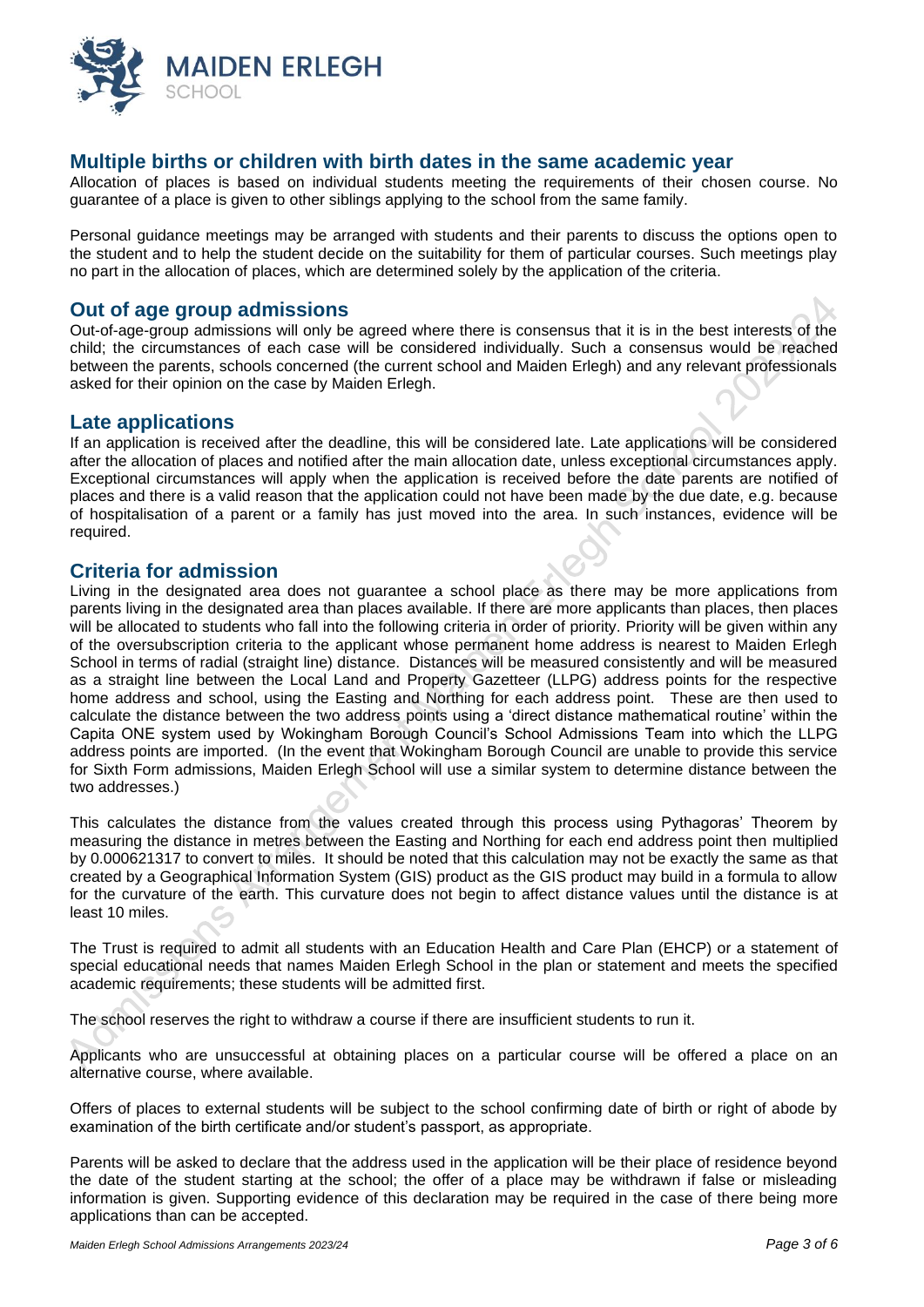

## **Accepting or declining the offer of a place**

Places are offered on the understanding that there is a commitment to meet the academic requirements of the school and the individual courses. Parents are required to accept or decline the allocated place using the form sent with the allocation letter. The form must be returned to the school within two weeks from the date of the offer letter. If a form is not received, there will be one further written warning and failure to respond may result in the place being withdrawn. Parents are requested to advise the school at any stage if they are not accepting the place for any reason.

#### **Enrolment**

Students are required to enrol on their chosen courses during the allocated Enrolment Days. Failure to enrol on their chosen courses in advance of the beginning to the school term may result in the place being withdrawn. The completion of the relevant enrolment documentation denotes successful enrolment. Students who wish to change, or do not satisfy the course requirements of their course choices, will be offered alternative appropriate courses, where available. Students wishing to study a course that is full will be placed on a waiting list. Admission criteria, as detailed above will be used to allocate any additional places

#### **Residency requirements**

Applications are processed on the basis of the child's single permanent home address, living with parent(s), or a carer/legal guardian. Evidence is required of a single address. It is important to declare if there is to be a change of address prior to the child starting school. If the applicant already owns a property which is in the process of being sold, we are able to accept the address of the new property only on submission of the appropriate evidence in support, e.g. exchange of contracts letter on both the new property and, where possible, disposal of their current property. Parents will be asked to declare that the address used will be their place of residence beyond the date of the pupil starting school. Applicants are required to advise of any change of circumstance at any time prior to the child starting school. If you do not declare such arrangements, or a different address is used on the application where the child does not usually live, it will be considered that a false declaration has been made and it may be decided to decline to offer a place or to withdraw the offer of a place. The school will reserve its right to carry out further investigation and require additional evidence and to reject applications or withdraw offers of places if it believes it has grounds to do so. In such cases, parents have recourse to putting their application through the independent appeals process. If a child spends part of the week with parents at different addresses, the home address will be where they usually spend the majority of the school week (Sunday 6pm to Friday 9.00am, including nights) with a parent. Where a family claims to be resident at more than one address, justification and evidence of the family's circumstances (e.g. legal separation) will be required. The home address will also be considered on the basis of the child benefit payment arrangements, where this is payable. If a child does not live at their parent(s) address, we need to know the reasons for this. The reasons would need to be supported by official documentation. A temporary address cannot be used to obtain a school place. Temporary addresses will only be considered where evidence is provided of a genuine reason for the move, e.g. flooding or subsidence. After allocation, if an applicant moves from the property they have used in their application to another property which is within or nearer to the designated area of the preferred school, the address of the property they originally owned and declared on application will be the address used for determining their designated area, unless this house has been sold or rented out for 12 months prior to the closing date for applications.

Where a parent has two or more properties, evidence will be required showing the rental, or disposal, of the previous property. Reference will be made to Council Tax and school records. If an applicant is moving house and wishes to use the new address for the allocation of places, evidence will be required that the parent and child have moved and are living in the new home by **31 December 2022**. If the move takes place later or information is provided later, the school will only be able to treat the new address for waiting list purposes and consider this information after the initial allocation of places has taken place.

## **Applicants from abroad**

An application for a school place can be made from applicants applying for a school place for their child from abroad, provided that they can provide evidence of their right of abode. The address used will be the address where the child is living at the closing date for applications unless evidence is provided that the family is returning to a property that they own in the borough by **31 December 2022**. Third party written evidence confirming the details and timing of the relocation will be required. Adjustments will be made to any waiting lists, if the family returns later, prior to the start of school. Further advice on the documentation required can be obtained from Wokingham Borough Council School Admissions Team.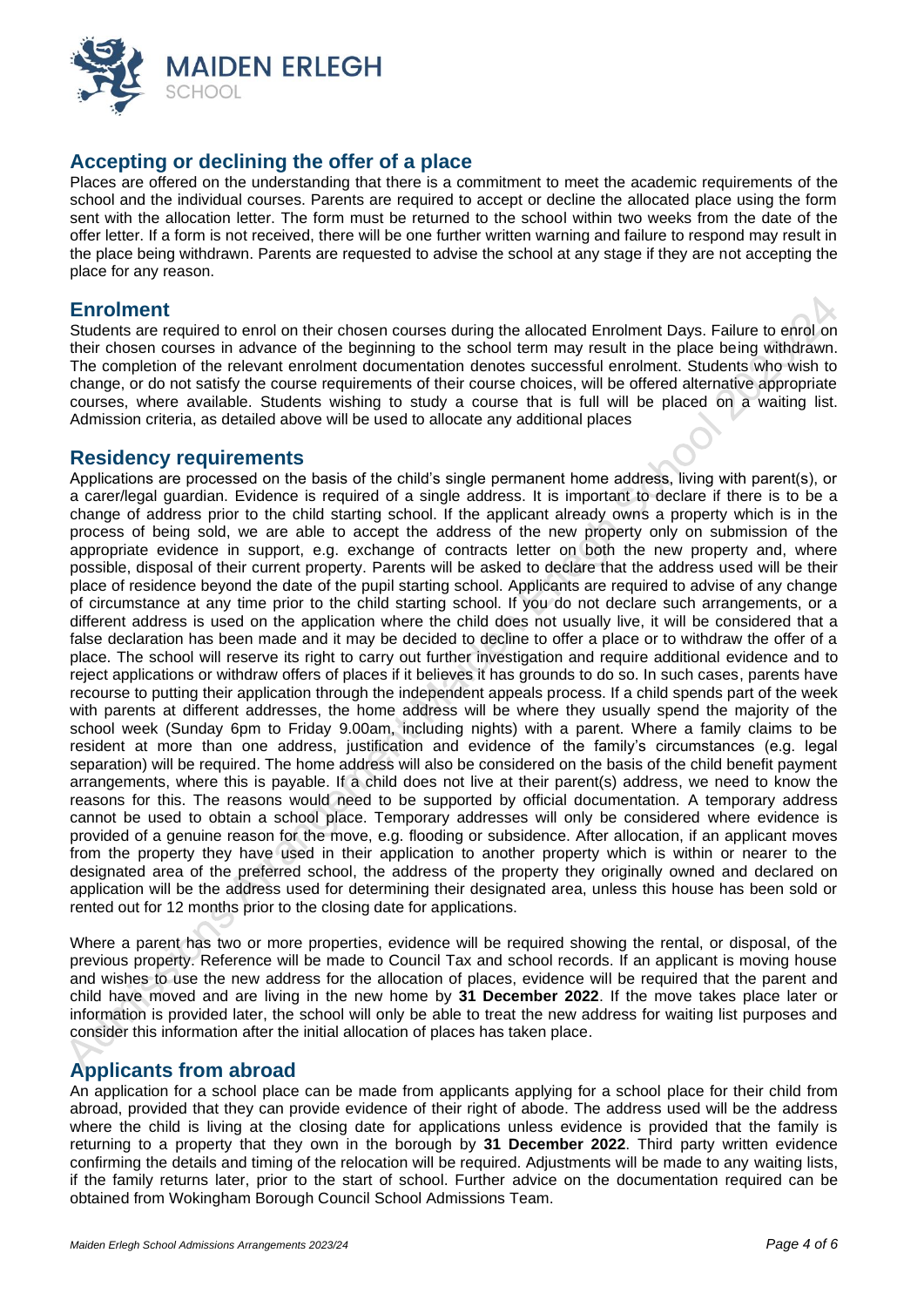

### **Service families**

Families of UK service personnel who are not yet living in the area will be able to make an application if it is accompanied by an assignment order declaring a relocation date and intended address. In the absence of a accompanied by an assignment order declaring a relocation date and intended address. In the absence of a new home postal address, the authority will use the former Hazebrouck Barracks (co-ordinates: Easting 476869 and Northing 166249) as the postal address to determine distance to a preferred school. A letter from the Commanding Officer or garrison headquarters will be required confirming the living arrangements for families who are being housed at the army quarters at Arborfield but are assigned to another base.